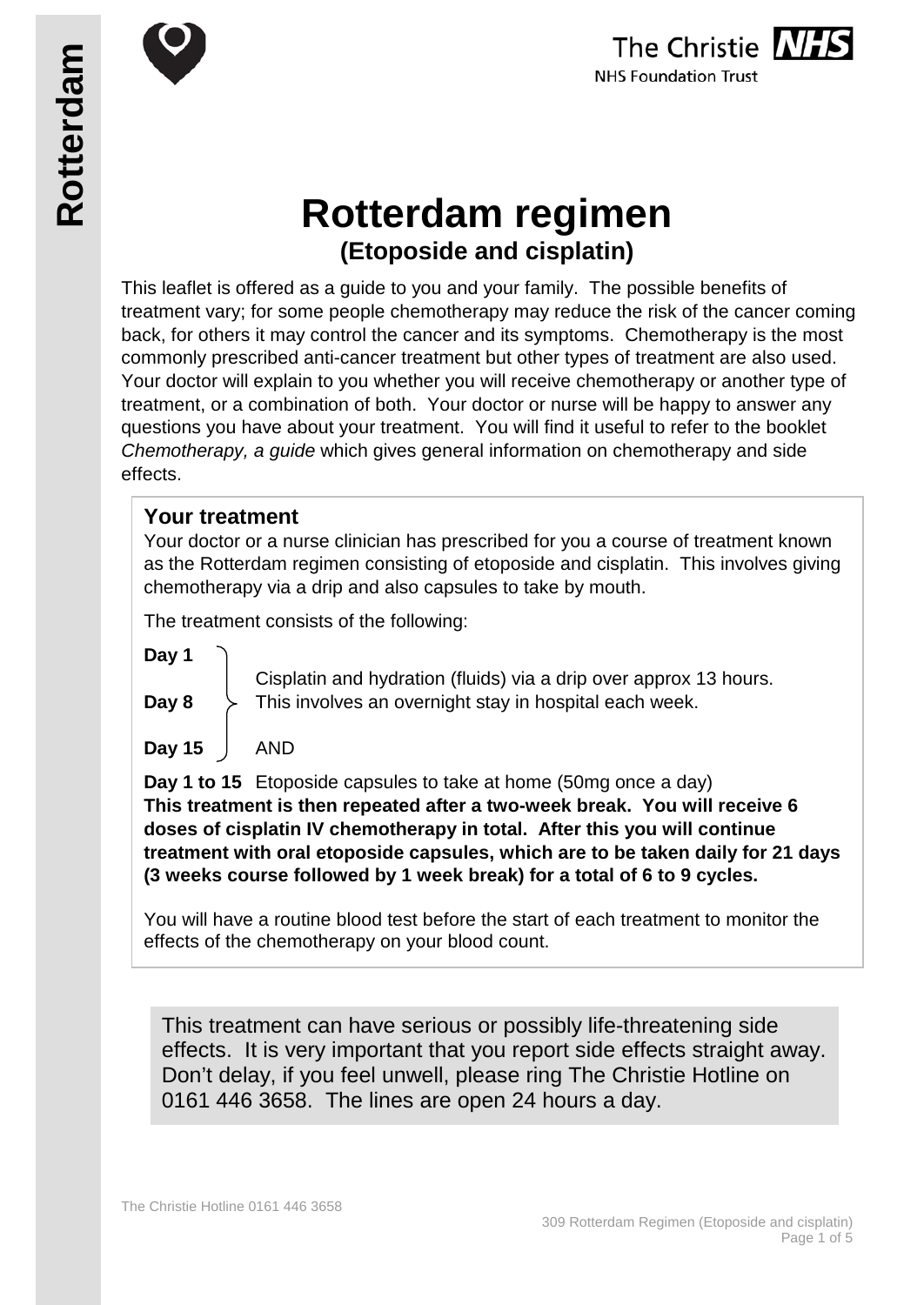## **Possible side effects**

Chemotherapy can cause many different side effects. Some are more likely to occur than others. Everyone is different and not everyone gets all the side effects. Most side effects are usually temporary, but in some rare cases they can be life-threatening. It is important to tell your hospital doctor or nurse about any side effects so they can be monitored and, where possible, treated.

**Extravasation** is when chemotherapy leaks outside the vein. If you develop redness, soreness or pain at the injection site **at any time** please let us know straight away. If you feel pain, tell your doctor or nurse as they can slow the drip to reduce the reaction.

#### **Common side effects (more than 1 in 10)**



#### **Increased risk of serious infection**

 $\sqrt{1}$  You are vulnerable to infection while you are having chemotherapy. Minor infections can become life-threatening in a matter of hours if left untreated. Symptoms of infection include fever, shivering, sweats, sore throat, diarrhoea, discomfort when you pass urine, cough or breathlessness. We recommend that you use a digital thermometer so you can check your temperature. You can buy one from your local chemist.

#### **If you feel unwell, you have symptoms of an infection or your temperature is 37.5ºC or above or below 36ºC contact The Christie Hotline straight away**.

#### • **Anaemia (low number of red blood cells)**  $\sqrt{N}$

While having this treatment you may become anaemic. This may make you feel tired and breathless. Let your doctor or nurse know if these symptoms are a problem. You may need a blood transfusion.



#### • **Bruising or bleeding**

This treatment can reduce the production of platelets which help the blood clot. Let your doctor know if you have any unexplained bruising or bleeding, such as nosebleeds, bloodspots or rashes on the skin, and bleeding gums. You may need a platelet transfusion.



#### **Kidney function**

Cisplatin can affect your kidney function and rarely cause serious damage to the kidneys. We will monitor how your kidneys are working while you are having treatment by checking your kidney blood tests every week. It is important to drink plenty of fluids (at least 8 cups per day) the day before and for a few days after chemotherapy. If you are unable to drink or think you might be dehydrated please call The Christie Hotline immediately. We would also advise that you avoid non-steroidal anti-inflammatory painkillers, for example ibuprofen, while you are receiving cisplatin.

#### • **Nausea and vomiting (sickness)**

The severity of this varies from person to person. Anti-sickness medication may be given along with your chemotherapy to prevent this. You may also be given antisickness tablets to take at home. If you continue to feel or be sick, contact your GP or this hospital, because your anti-sickness medication may need to be changed or increased.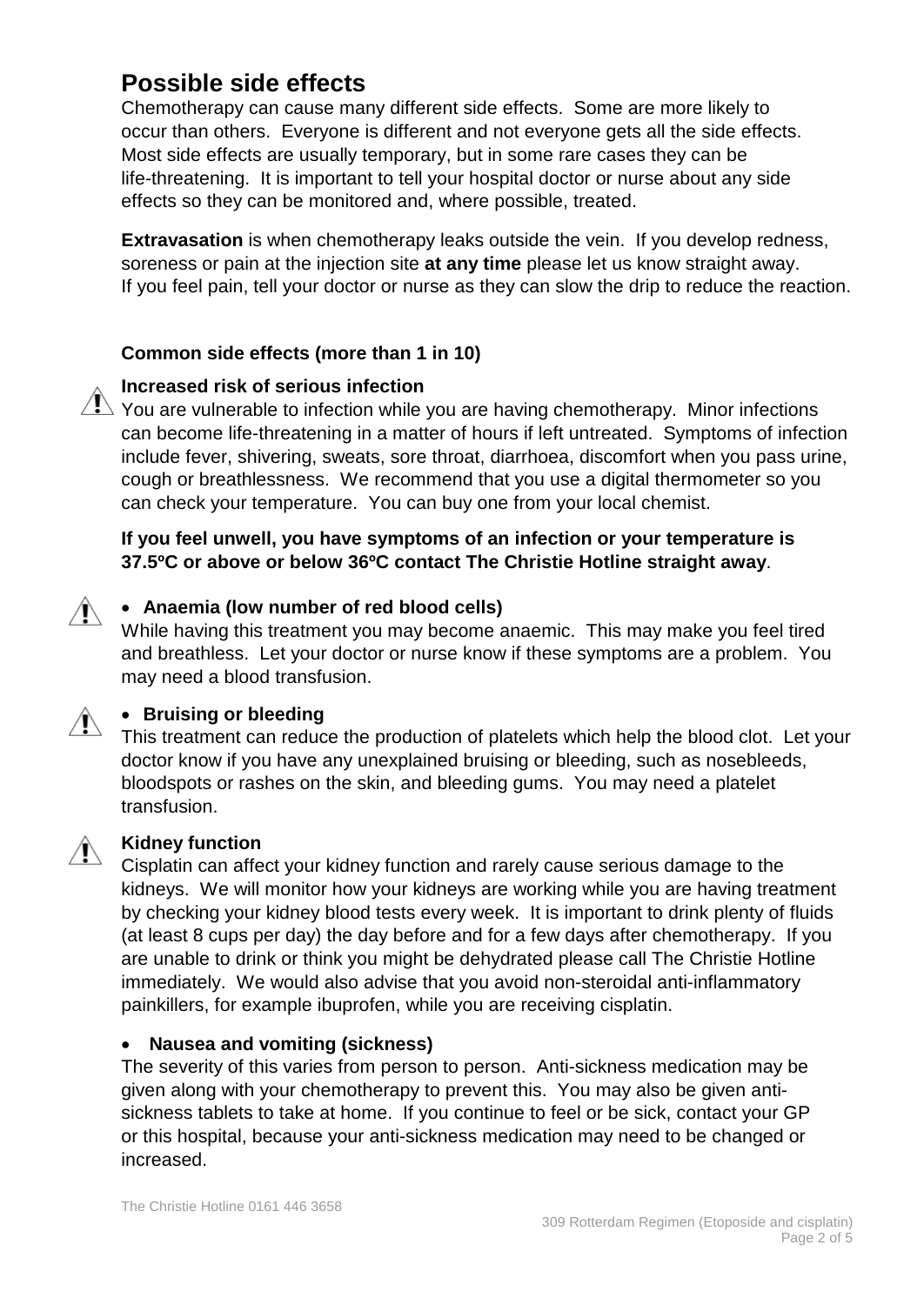#### • **Hair loss**

This usually starts 3-4 weeks after the first dose of Etoposide, although it may happen earlier. Hair will usually be lost completely. You may also have thinning and loss of eyelashes, eyebrows and other body hair. This is temporary and your hair will regrow once the treatment ends. If you would like an appointment with the wig service, this can be arranged for you. Ask the staff for a copy of the 'Wig Fitting Service'.

#### • **Constipation**

Try to drink plenty of fluids. Report this to your hospital doctor or nurse who can advise you regarding diet and who may prescribe a suitable laxative. Ask the staff for a copy of Eating: Help Yourself which has useful ideas about diet when you are having treatment.

#### • **Lethargy**

Some chemotherapy may make you feel tired and lacking in energy. It can be frustrating when you feel unable to cope with routine tasks. If you do feel tired, take rest and get help with household chores. If necessary, take time off work. Gentle exercise such as walking can be beneficial.

#### **Uncommon side effects (less than 1 in 10)**

#### • **Tingling & numbness in the fingers or toes**

This is only usually mild and temporary but sometimes lasts for some time or becomes permanent. Please report these symptoms to your doctor on your next hospital visit**.**

#### • **Tinnitus & high frequency hearing loss**

You may develop tinnitus (ringing in the ears), this sensation should subside when your treatment finishes. High frequency hearing loss can also occur with this chemotherapy. This may be permanent.

#### • **Sore mouth**

Your mouth may become sore or dry, or you may notice small mouth ulcers during this treatment. Drinking plenty of fluids and cleaning your teeth regularly and gently with a soft toothbrush can help to reduce the risk of this happening. We can prescribe a mouthwash for you to use during treatment. You can dilute this with water if your mouth is sore. Ask your doctor or nurse for further advice. There is also general mouth care information in the chemotherapy booklet. If you continue to have a sore mouth, please contact The Christie Hotline.

#### • **Strange taste**

Occasionally during treatment you may experience a strange taste, sometimes described as metallic or bitter. A strongly flavoured sweet or mint will help to disguise this.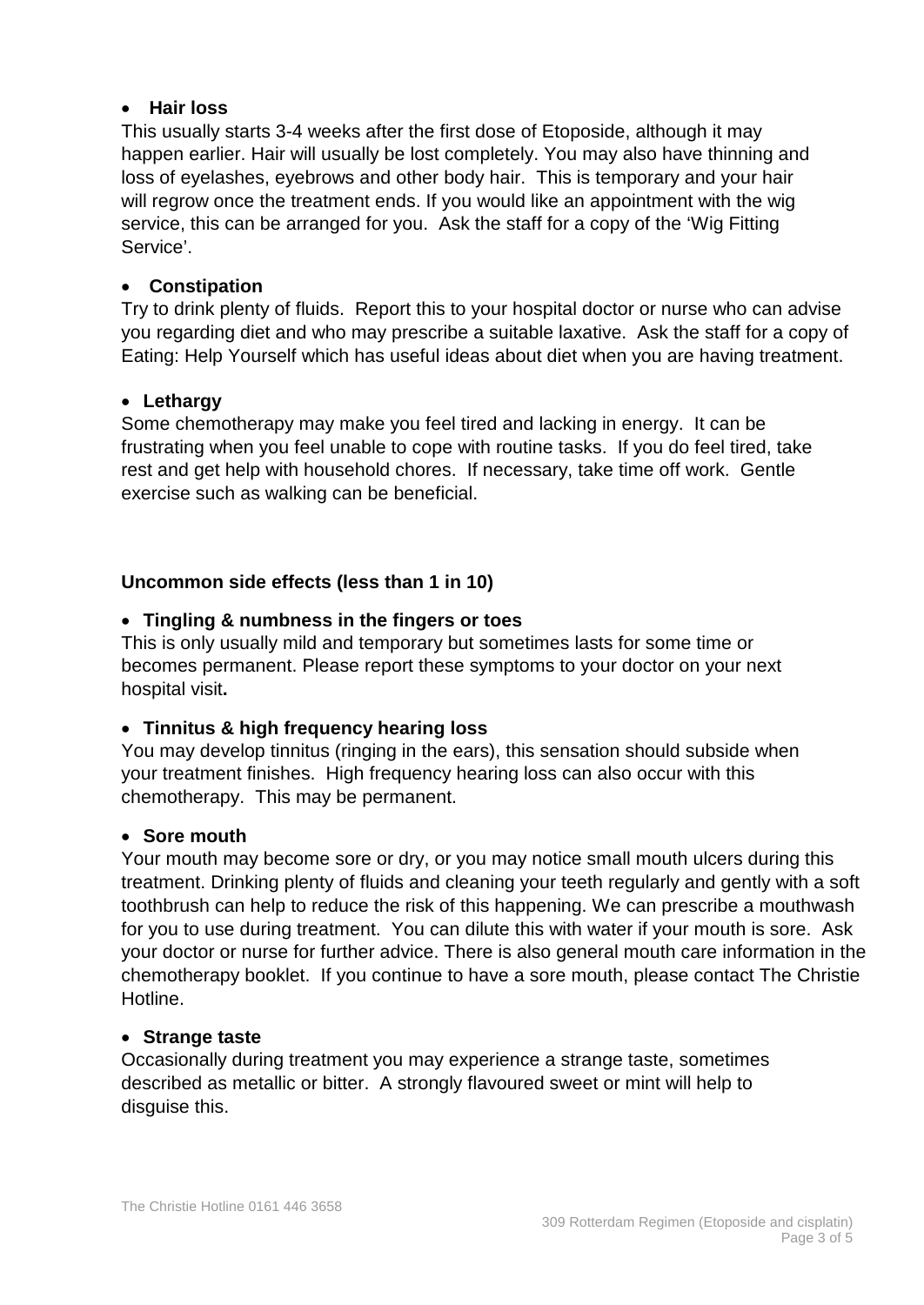#### • **Diarrhoea**

You may get upset bowels with this chemotherapy. If this becomes a problem while you are having treatment, anti-diarrhoea tablets can be prescribed by your GP for a temporary period until this is resolved. If the problem persists contact this hospital. Ask the staff for a copy of Eating: Help Yourself which has useful ideas about diet when you are having treatment.

#### **Rare Side effects (less than 1 in 100)**

#### • **Skin changes**

Etoposide can cause a rash, which may be itchy. Your doctor can prescribe medicine to help with this. Let your doctor know if this happens. Your skin may also darken due to an excess production of pigment. It usually returns to normal after the treatment has finished.

#### • **Allergic reaction**

Signs of an allergic reaction include skin rashes and itching, a high temperature, shivering, redness or darkening of the face, dizziness, a headache, breathlessness, anxiety and a need to pass urine. You will be monitored for any signs of an allergic reaction during the treatment. Tell your doctor or nurse if you have any of these effects.

#### **Serious and potentially life threatening side effects**

In a small proportion of patients chemotherapy can result in very severe side effects which may rarely result in death. The team caring for you will discuss the risk of these side effects with you.

### **Other medicines**

Some medicines can be harmful to take when you are having chemotherapy. Let your doctor know about any medications you are taking, including non-prescribed medicines such as complementary therapies and herbal remedies.

## **Sex, contraception & fertility**

**Protecting your partner and contraception:** We recommend that you or your partner use a condom during sexual intercourse while you are having the course of chemotherapy. Chemotherapy is dangerous to unborn babies and this will also protect you and your partner from any chemotherapy drugs that may be present in semen and in the vagina. If you suspect that you may be pregnant please tell your doctor immediately.

**Fertility:** This chemotherapy may affect your ability to have children. Your doctor or nurse should have discussed this with you. If not, please ask them before you start treatment.